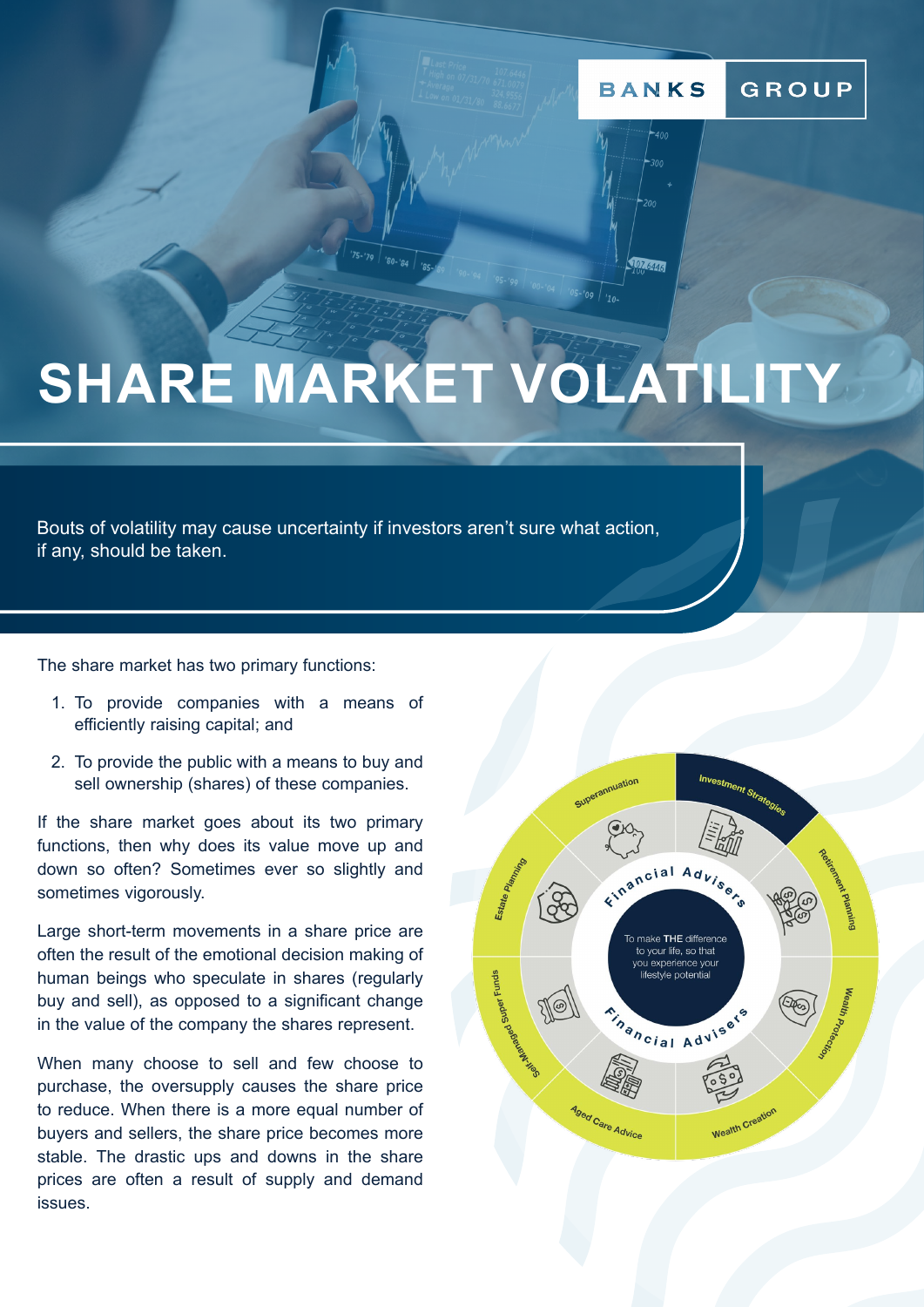Bouts of volatility may cause uncertainty and concern amongst investors who aren't sure of what action, if any, should be taken during times of share price volatility.

Here are nine key insights to consider:

#### **1. Volatility is a normal part of long-term investing**

From time to time, there'll inevitably be volatility in share markets as investors react to changes in economic, political, and corporate conditions.

As an investor, your mindset is critical. When you're prepared at the outset for episodes of volatility, you're less likely to be surprised when they happen, and more likely to react rationally.

By having a mindset that accepts that volatility is a part of investing, you'll be more inclined to take a strategic view and remain focused on your long-term investment goals.

#### **2. Over the long-term, equity risk is usually rewarded**

Equity investors may be rewarded for the extra risk that they face by potentially achieving higher average returns over the longer term compared with, say, bond investors. It is important to remember that risk is not the same as volatility. Asset prices fluctuate more than their intrinsic value, so investors can expect price movements to drive opportunity.

#### **3. Diversification of investments helps to smooth returns**

Spreading the risk associated with a specific share or market by investing in a wide variety of companies across several types of markets, reduces the likelihood of concentrated losses.

As the old saying goes, don't put all of your eggs in one basket.

### **4. Quality, income-paying stocks are generally reliable**

Sustainable dividends paid by high-quality, cashgenerating companies are attractive during volatile market conditions. These tend to be leading brands that can perform robustly throughout different business cycles thanks to their established market share, strong pricing power and resilient earnings.

They typically operate in multiple regions, smoothing out the effects of patchy regional performance.

#### **5. Total returns can be increased by reinvesting dividends**

Reinvesting your dividends can supercharge your longterm returns, thanks to the power of compounding.

Your dividends buy more shares, which increases your dividend next time, which lets you buy even more shares, and so on.

Discipline and patience, combined with time in the market, is perhaps the most critical yet underestimated ingredient in the winning formula.

#### **6. The benefits of regular investing stack up**

Irrespective of an investor's time horizon, it makes sense to regularly invest a certain amount of money — each month or quarter, for example (known as dollar-cost averaging).

Regular investing does help you avoid investing at a single point in time where prices may be high, low or somewhere in between.

Although investing during a falling market may seem counter-intuitive to investors looking to limit their losses, this is precisely the time when some of the best investments can be made, because asset prices are lower and will generally benefit from a market rebound.